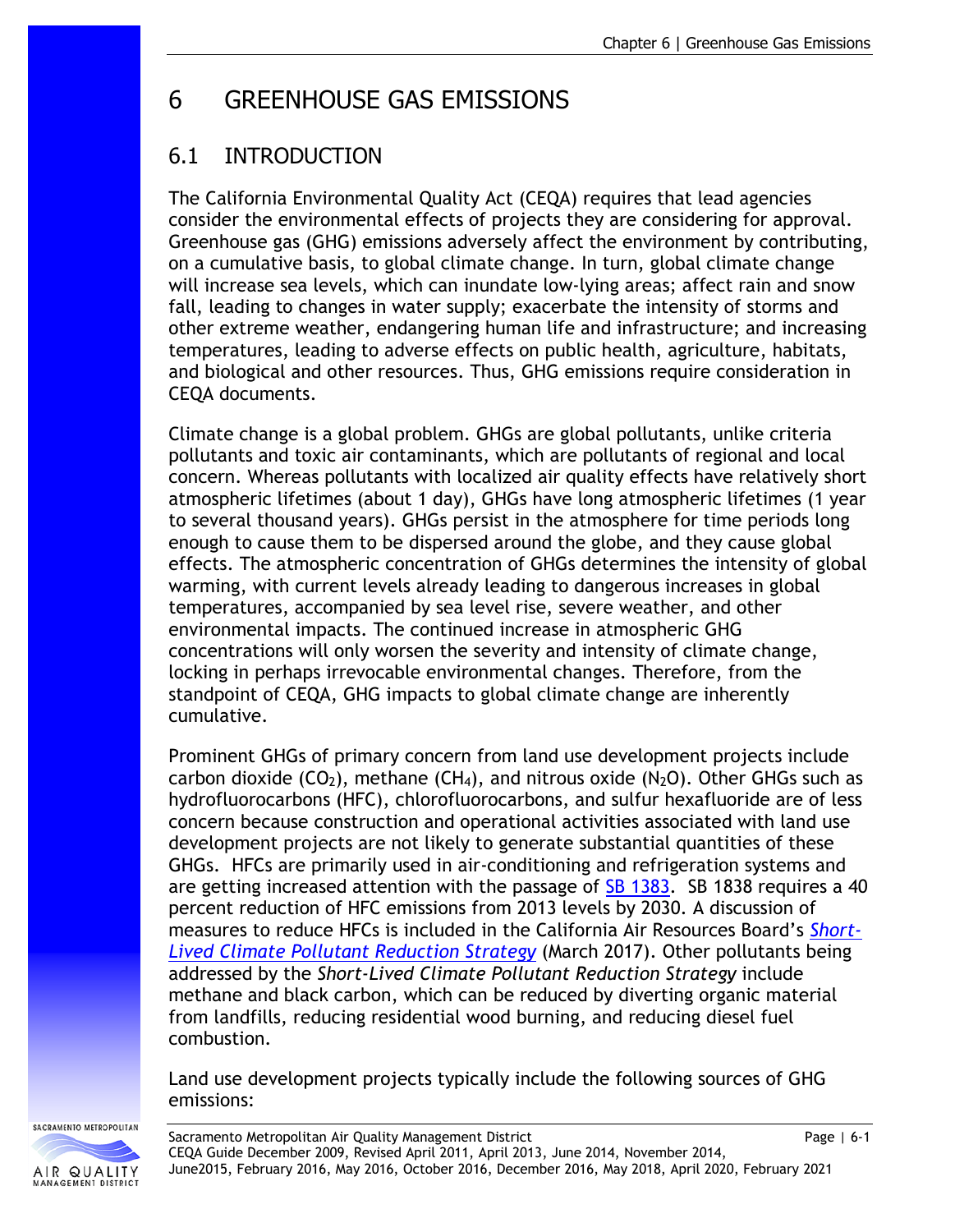- Construction activities that result in exhaust emissions of GHGs from fuel combustion for mobile heavy-duty diesel- and gasoline-powered equipment, portable auxiliary equipment, material delivery trucks, and worker commuter trips;
- Motor vehicle trips generated by the particular land use (i.e. vehicles arriving and leaving the project site), including those by residents, shoppers, workers, and vendors;
- Onsite fuel combustion for space and water heating, landscape maintenance equipment, and fireplaces/stoves; and
- Offsite emissions at utility providers associated with the project's demand for electricity, water conveyance, and wastewater processing.

Generally, the District agrees that GHG emissions are best analyzed and mitigated at the program level; however, since not all jurisdictions in Sacramento County have conducted program level GHG analyses, such as a GHG reduction plan or climate action plan, the District offers the guidance contained in this chapter for addressing the GHG emissions associated with individual development projects. Please refer to [Chapter 9, Program Level Analysis of Plans,](http://www.airquality.org/Businesses/CEQA-Land-Use-Planning/CEQA-Guidance-Tools) for recommendations for assessing and mitigating GHG emissions-related impacts at the program level.

The guidance presented in this chapter takes into consideration the following bodies of work produced by other agencies and organizations in the state:

- California Air Pollution Control Officers Association's (CAPCOA) white paper titled *[CEQA & Climate Change: Evaluating and Addressing Greenhouse Gas](http://www.capcoa.org/wp-content/uploads/downloads/2010/05/CAPCOA-White-Paper.pdf)  [Emissions from Projects Subject to the California Environmental Quality Act](http://www.capcoa.org/wp-content/uploads/downloads/2010/05/CAPCOA-White-Paper.pdf)* (January 2008);
- California Air Resources Board's (ARB) *[Climate Change Scoping Plan](https://ww2.arb.ca.gov/our-work/programs/ab-32-climate-change-scoping-plan)* (December 2008, re-approved August 24, 2011);
- ARB's *[First Update to the Climate Change Scoping Plan](https://ww2.arb.ca.gov/our-work/programs/ab-32-climate-change-scoping-plan)* (May 2014);
- ARB's *[California's 2017 Climate Change Scoping Plan, The strategy for](https://ww2.arb.ca.gov/our-work/programs/ab-32-climate-change-scoping-plan)  [achieving California's 2030 greenhouse gas target](https://ww2.arb.ca.gov/our-work/programs/ab-32-climate-change-scoping-plan)* (November 2017);
- Governor's Office of Planning and Research's (OPR) technical advisory, *[CEQA](http://opr.ca.gov/docs/june08-ceqa.pdf)  [and Climate Change: Addressing Climate Change through California](http://opr.ca.gov/docs/june08-ceqa.pdf)  [Environmental Quality Act Review](http://opr.ca.gov/docs/june08-ceqa.pdf)* (June 2008);
- **The California Natural Resources Agency's [CEQA Guidelines;](https://resources.ca.gov/admin/Legal/CEQA-Supplemental-Documents)**
- California Air Pollution Control Officers Association's (CAPCOA) white paper titled [Model Policies for Greenhouse Gases in General Plans \(](http://www.capcoa.org/wp-content/uploads/downloads/2010/05/CAPCOA-ModelPolicies-6-12-09-915am.pdf)June 2009); and



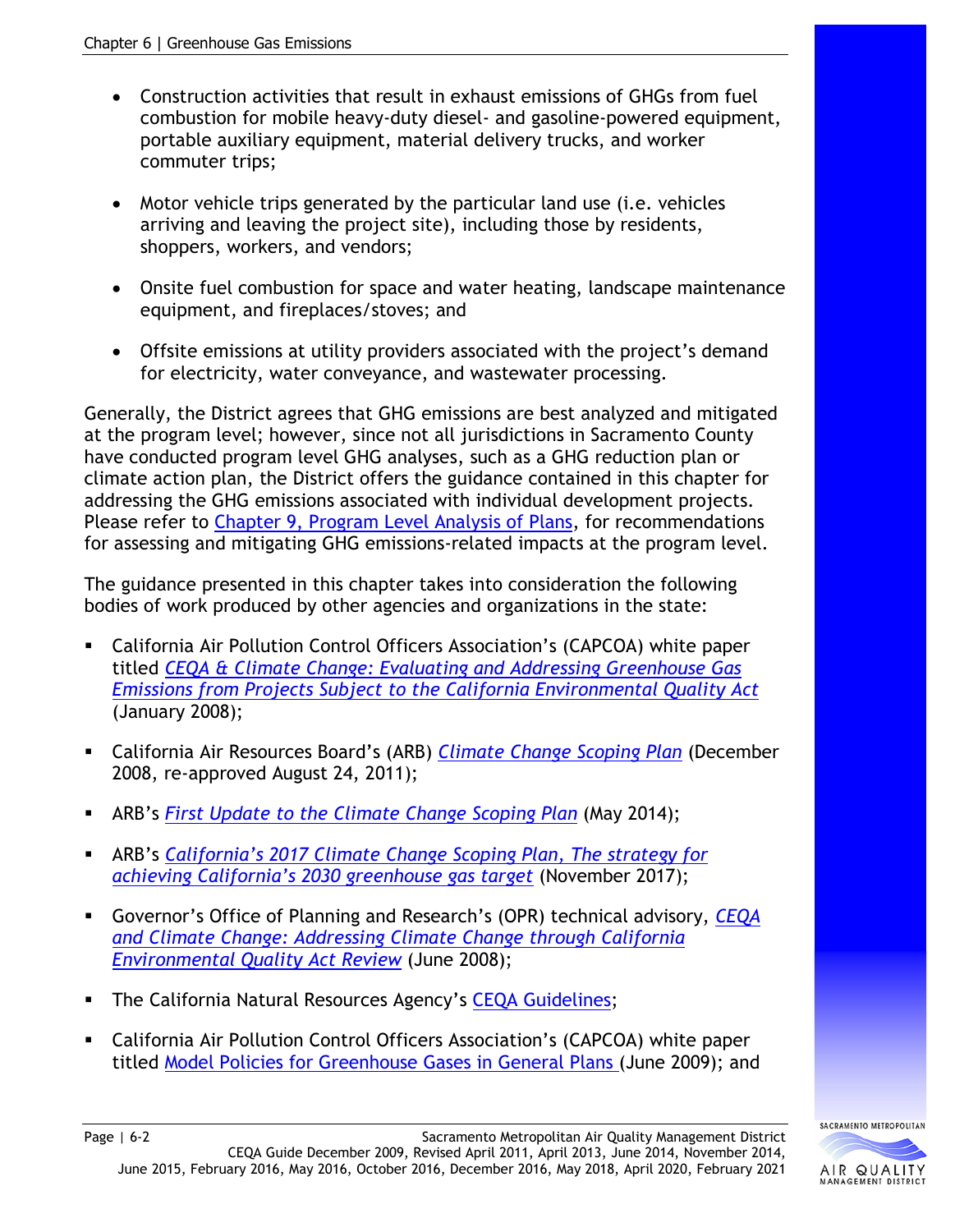California Air Pollution Control Officers Association's (CAPCOA) *[Quantifying](http://www.capcoa.org/wp-content/uploads/2010/11/CAPCOA-Quantification-Report-9-14-Final.pdf)  [Greenhouse Gas Mitigation Measures](http://www.capcoa.org/wp-content/uploads/2010/11/CAPCOA-Quantification-Report-9-14-Final.pdf)* (August 2010).

In November 2008, Governor Arnold Schwarzenegger issued [Executive Order S-13-](https://web.archive.org/web/20091124000416/http:/gov.ca.gov/index.php?/executive-order/11036/)  $08$  to enhance the state's management of climate impacts from sea level rise, increased temperatures, shifting precipitation, and extreme weather events. The Executive Order directs the state agencies to request that the National Academy of Sciences convene an independent panel to complete the first California Sea Level Rise Assessment Report. The agencies involved in the project include the California Resources Agency; the Department of Water Resources; the California Coastal Commission; the California Ocean Protection Council; California State Parks; and the California Energy Commission (CEC). The Executive Order directed OPR to provide state land-use planning guidance related to sea level rise and other climate change impacts. In addition, SB 379, approved in 2015, asked that local governments address their vulnerabilities to climate impacts and adaptation strategies in their general plans or their local hazard mitigation plans. **Therefore, the District recommends that lead agencies address the impacts of climate change on a proposed project and its ability to adapt to these changes in CEQA documents.** It is anticipated that guidance on addressing this issue will be provided by the state agencies identified above and not the District. OPR's [website](http://www.opr.ca.gov/planning/icarp/) contains resources and links related to adaptation. Additional resources include [Cal-Adapt,](http://cal-adapt.org/) the [Safeguarding California and Climate Change Adaptation](https://resources.ca.gov/Initiatives/Building-Climate-Resilience)  [Policy](https://resources.ca.gov/Initiatives/Building-Climate-Resilience) , and [California's Fourth Climate Change Assessment.](http://www.climateassessment.ca.gov/) The Sacramento Area Council of Governments (SACOG) 2016 update to the [2035 Metropolitan](http://www.sacog.org/mtpscs)  [Transportation Plan and Sustainable Communities Strategy \(](http://www.sacog.org/mtpscs)MTP/SCS) included a climate adaptation action plan providing an overview of climate vulnerabilities for the region and establishing strategies to help the region's transportation system adapt to climate change impacts. The [2020 MTP/SCS](https://www.sacog.org/2020-metropolitan-transportation-plansustainable-communities-strategy-update) continues to provide resiliency policies.

The District acknowledges that the warming trends associated with climate change in the Sacramento region are expected to result in more episodes of unhealthy levels of ground-level ozone which will adversely affect residents and workers of proposed projects, among other impacts. Nevertheless, the primary focus of this chapter is to provide guidance about evaluating whether the GHG emissions associated with a proposed project will be responsible for making a cumulatively considerable contribution to global climate change.

#### REGULATORY SETTING

In September 2006, Governor Arnold Schwarzenegger signed [Assembly Bill \(AB\) 32,](http://www.leginfo.ca.gov/pub/05-06/bill/asm/ab_0001-0050/ab_32_bill_20060927_chaptered.pdf) the California Global Warming Solutions Act of 2006. AB 32 established regulatory, reporting, and market mechanisms to achieve quantifiable reductions in GHG emissions and a cap on statewide GHG emissions. AB 32 required that statewide GHG emissions be reduced to 1990 levels by 2020. AB 32 also included guidance to institute emission reductions in an economically efficient manner and conditions to ensure that businesses and consumers are not unfairly affected by the

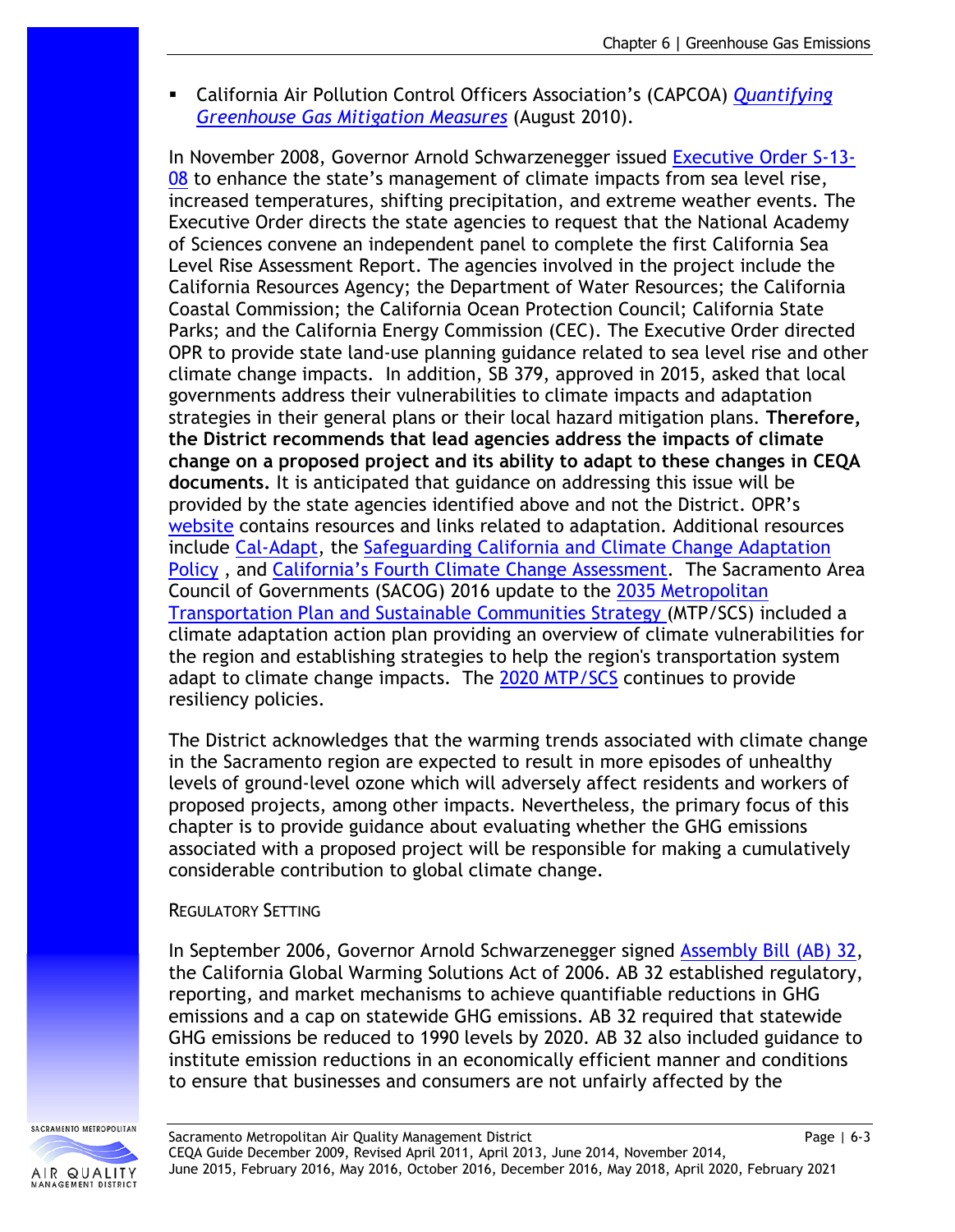reductions. AB 32 demonstrated California's commitment to reducing GHG emissions without intent to limit population or economic growth. On April 29, 2015, Governor Edmund Brown Jr. issued [Executive Order B-30-15.](https://www.ca.gov/archive/gov39/2015/04/29/news18938/index.html) Executive Order B-30-15 required greenhouse gas emissions in California be reduced by 40 percent below 1990 levels by 2030, and 80 percent below 1990 levels by 2050. On September 8, 2016, Governor Brown signed Senate Bill 32 (SB 32) into law which codified the mandate to reduce GHG emissions by 40 percent below 1990 levels by 2030.

CEQA requires lead agencies to identify the potentially significant effects on the environment of projects they intend to carry out or approve, and to mitigate significant effects whenever it is feasible to do so. Although AB 32 did not amend CEQA, it identifies the myriad environmental problems in California caused by global warming [\(Health and Safety Code, Section 38501\(a\)\)](https://leginfo.legislature.ca.gov/faces/codes_displayText.xhtml?lawCode=HSC&division=25.5.&title=&part=1.&chapter=2.&article=).

[Senate Bill \(SB\) 97,](http://www.leginfo.ca.gov/pub/07-08/bill/sen/sb_0051-0100/sb_97_bill_20070824_chaptered.html) enacted in 2007, amended the CEQA statute to establish that GHG emissions and their effects are a prominent environmental issue that require analysis and identification of feasible mitigation under CEQA. GHG emissions were incorporated into the CEQA Guidelines on March 18, 2010.

In June of 2008, OPR published a technical advisory entitled [CEQA and Climate](http://opr.ca.gov/docs/june08-ceqa.pdf)  [Change: Addressing Climate Change through California Environmental Quality Act](http://opr.ca.gov/docs/june08-ceqa.pdf)  [Review.](http://opr.ca.gov/docs/june08-ceqa.pdf) OPR recommends that the lead agencies under CEQA make a good-faith effort, based on available information, to estimate the quantity of GHG emissions that will be generated by a proposed project, including the emissions associated with vehicular traffic, energy consumption, water usage, and construction activities, to determine whether the emissions have the potential to result in a cumulative impact and to mitigate the impacts where feasible. In that document, OPR acknowledged that "perhaps the most difficult part of the climate change analysis will be the determination of significance," and noted that "OPR has asked the California Air Resources Board (ARB) technical staff to recommend a method for setting thresholds which will encourage consistency and uniformity in the CEQA analysis of GHG emissions throughout the state." To date, ARB has not adopted thresholds.

In December 2008, ARB adopted its *[Climate Change Scoping Plan](https://ww2.arb.ca.gov/our-work/programs/ab-32-climate-change-scoping-plan)* (*Scoping Plan*), which is the State's plan to achieve GHG reductions in California required by AB 32. The *Scoping Plan* includes ARB-recommended GHG reductions for each emission sector of the state's GHG inventory. The largest proposed GHG reductions recommended are from improving emission standards for light-duty vehicles, implementation of the Low-Carbon Fuel Standard, employing energy efficiency measures in buildings and appliances, the widespread development of combined heat and power systems, and applying a renewable portfolio standard for electricity production. ARB has not determined what statewide reduction in GHG emissions shall be achieved from changes in local government (municipal) operations; however, the *Scoping Plan* does state that land use planning and urban growth decisions will play an important role in the state's GHG reductions because

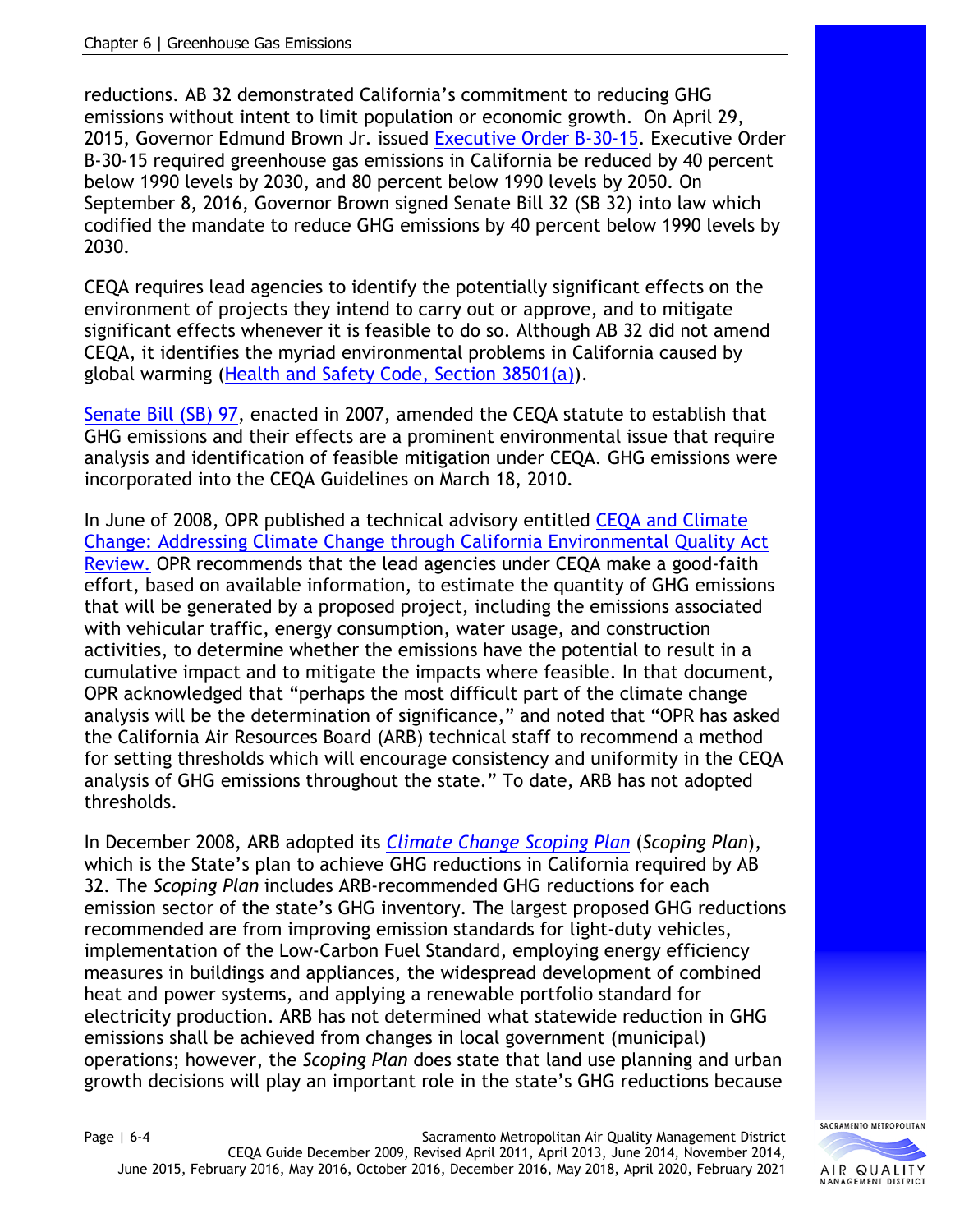local governments have primary authority to plan, zone, approve, and permit how land is developed to accommodate population growth and the changing needs of their jurisdictions. ARB further acknowledges that decisions on how land is used will have large impacts on the GHG emissions that will result from the transportation, housing, industry, forestry, water, agriculture, electricity, and natural gas emission sectors. The *Scoping Plan* was re-approved by the ARB on August 24, 2011, after ARB updated its Functional Equivalent Document. ARB adopted the [First Update to the Climate Change Scoping Plan](https://ww2.arb.ca.gov/our-work/programs/ab-32-climate-change-scoping-plan) on May 22, 2014. The update reports on the progress made towards meeting the 2020 GHG reduction goals; lays groundwork for longer term reduction goals; and discusses opportunities to leverage funds to drive additional GHG reductions. In December 2017, ARB adopted [California's 2017 Climate Change Scoping Plan, the strategy for achieving](https://ww2.arb.ca.gov/our-work/programs/ab-32-climate-change-scoping-plan)  [California's 2030 greenhouse gas target,](https://ww2.arb.ca.gov/our-work/programs/ab-32-climate-change-scoping-plan) setting the path towards the ultimate reduction goal of 2050.

A comprehensive discussion of regulatory actions taken by federal and state agencies related to GHG is included in the District's *[Greenhouse Gas Thresholds in](http://www.airquality.org/LandUseTransportation/Documents/SMAQMDGHGThresholds2020-03-04v2.pdf)  [Sacramento County](http://www.airquality.org/LandUseTransportation/Documents/SMAQMDGHGThresholds2020-03-04v2.pdf)* document supporting updated thresholds of significance, released March 4, 2020.

Regional GHG reduction targets are aligned with regional transportation planning efforts and land use and housing allocations through SB 375, signed into law in September 2008. SB 375 requires Metropolitan Planning Organizations (MPOs) to adopt a Sustainable Communities Strategy (SCS) or Alternative Planning Strategy (APS), which will prescribe land use allocations in that MPO's Regional Transportation Plan (RTP). On April 19, 2012, SACOG adopted its 2035 Metropolitan Transportation Plan and associated SCS (MTP/SCS), the first plan to meet the requirements of SB 375. Updated MTP/SCSs were adopted by SACOG on February 18, 2016 and November 18, 2019.

With the passage of Senate Bill 743 in 2013, the Governor's Office of Planning and Research (OPR) amended the State CEQA Guidelines providing alternative criteria to level of service (LOS) for evaluating transportation impacts. The goal of the new criteria is to promote the reduction of GHG, the development of multimodal transportation networks, and a diversity of land uses. OPR provides [documents](http://www.opr.ca.gov/ceqa/updates/sb-743/) to evaluate vehicle miles traveled (VMT) as the alternative to LOS. Local jurisdictions must implement SB 743 by July 1, 2020 or do additional transportation analysis on a project by project basis.

The 2017 Climate Change Scoping Plan notes that SB 375 efforts, if fully implemented, do not provide enough light-duty transportation sector reductions for the state to meet the 2050 GHG targets. As such, land use and transportation projects consistent with the MTP/SCS may still need additional GHG reductions to be consistent with state climate change goals. In January 2019, ARB released the *[California Air Resources Board 2017 Scoping Plan-Identified VMT Reductions and](https://ww2.arb.ca.gov/sites/default/files/2019-01/2017_sp_vmt_reductions_jan19.pdf)  [Relationship to State Climate Goals](https://ww2.arb.ca.gov/sites/default/files/2019-01/2017_sp_vmt_reductions_jan19.pdf)*, which provides additional information on

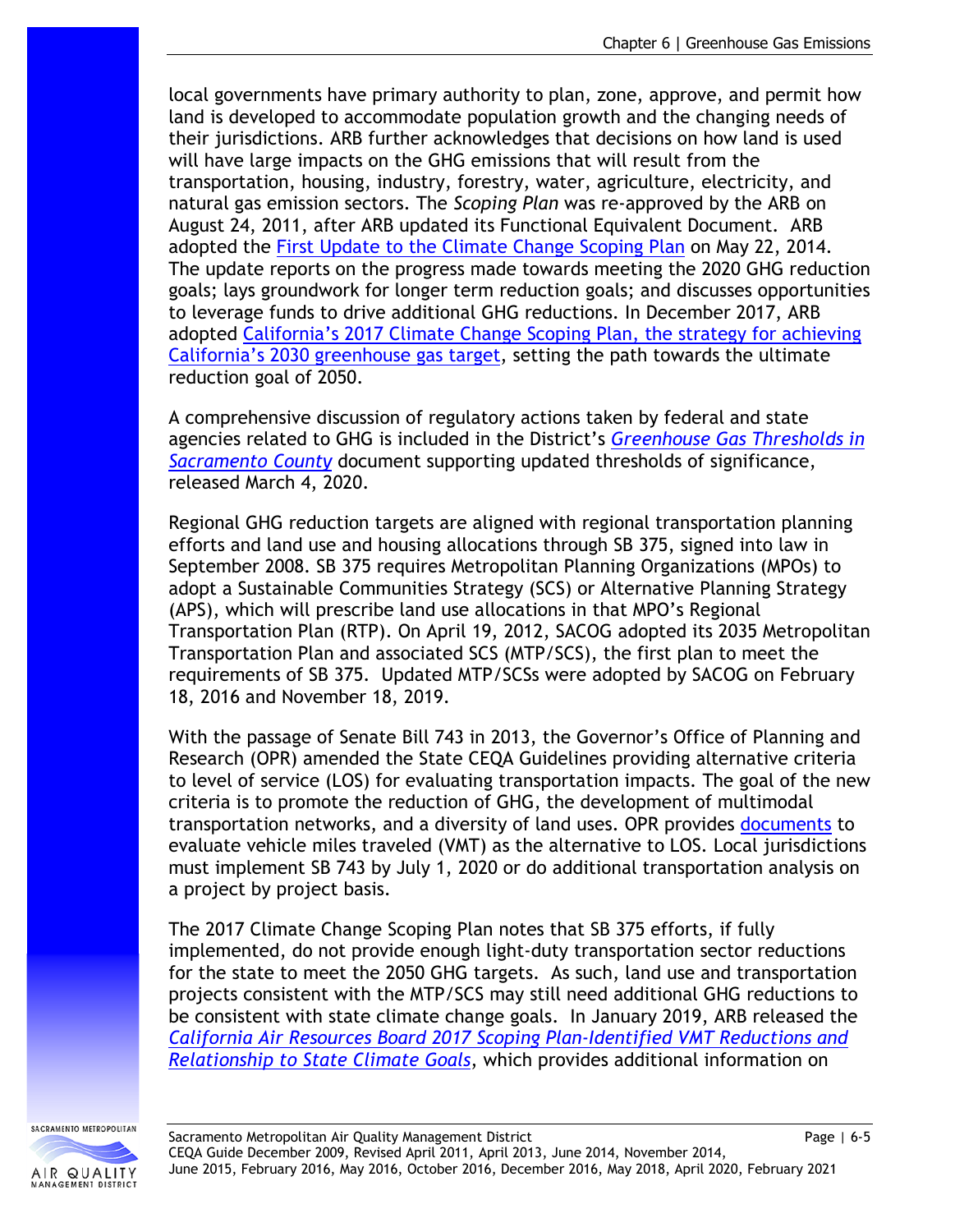what level of statewide VMT reduction would promote achievement of statewide GHG emissions reduction targets.

# 6.2 ANALYSIS EXPECTATIONS

The District recommends that CEQA analyses addressing the potential impacts of project-generated GHG emissions include the following:

- A summary of the current state of the science with respect to GHGs and climate change. [U.S. Global Change Research Program,](http://www.globalchange.gov/) [NASA,](http://climate.nasa.gov/) [California](http://www.climateassessment.ca.gov/)  [Climate Change Assessments,](http://www.climateassessment.ca.gov/) and [OEHHA's Indicators of Climate Change in](http://oehha.ca.gov/climate-change/document/indicators-climate-change-california)  [California](http://oehha.ca.gov/climate-change/document/indicators-climate-change-california) provide good resources;
- A description of the existing environmental conditions or setting, without the project, which constitutes the baseline physical conditions for determining the project's impact;
- A discussion of the existing regulatory environment pertaining to GHGs;
- Identification of the thresholds of significance applicable to the proposed project. The District provides [recommended thresholds,](http://www.airquality.org/Residents/CEQA-Land-Use-Planning/CEQA-Guidance-Tools) including required Best Management Practices for operational emissions, for agencies without adopted GHG reduction plans (climate action plans) or their own adopted thresholds and for projects that are inconsistent with an agency's adopted GHG reduction plan;
- A discussion of the GHG emission sources associated with the project's construction and operational activities;
- Discussion of whether the project's size qualifies it to be analyzed using the District's construction screening level for GHG emissions, discussed in Section 6.3.1;
- If the analysis cannot be completed using the District's construction screening level, a quantification of the annual mass emissions of GHGs that will be generated by project construction, and the input parameters and assumptions used to estimate these values;
- Identification of the earliest year in which operational emissions of GHGs are anticipated to commence;
- Discussion of whether the project's scope and size qualify it to be analyzed using the District's [Operational Screening Levels table](http://www.airquality.org/Residents/CEQA-Land-Use-Planning/CEQA-Guidance-Tools) (which lists sizes of land uses not expected to exceed 1,100 metric tons of CO2e per year), including implementation of required tier 1 Best Management Practices;
- If the analysis cannot be completed using the District's operational screening levels table, including implementation of required tier 1 Best

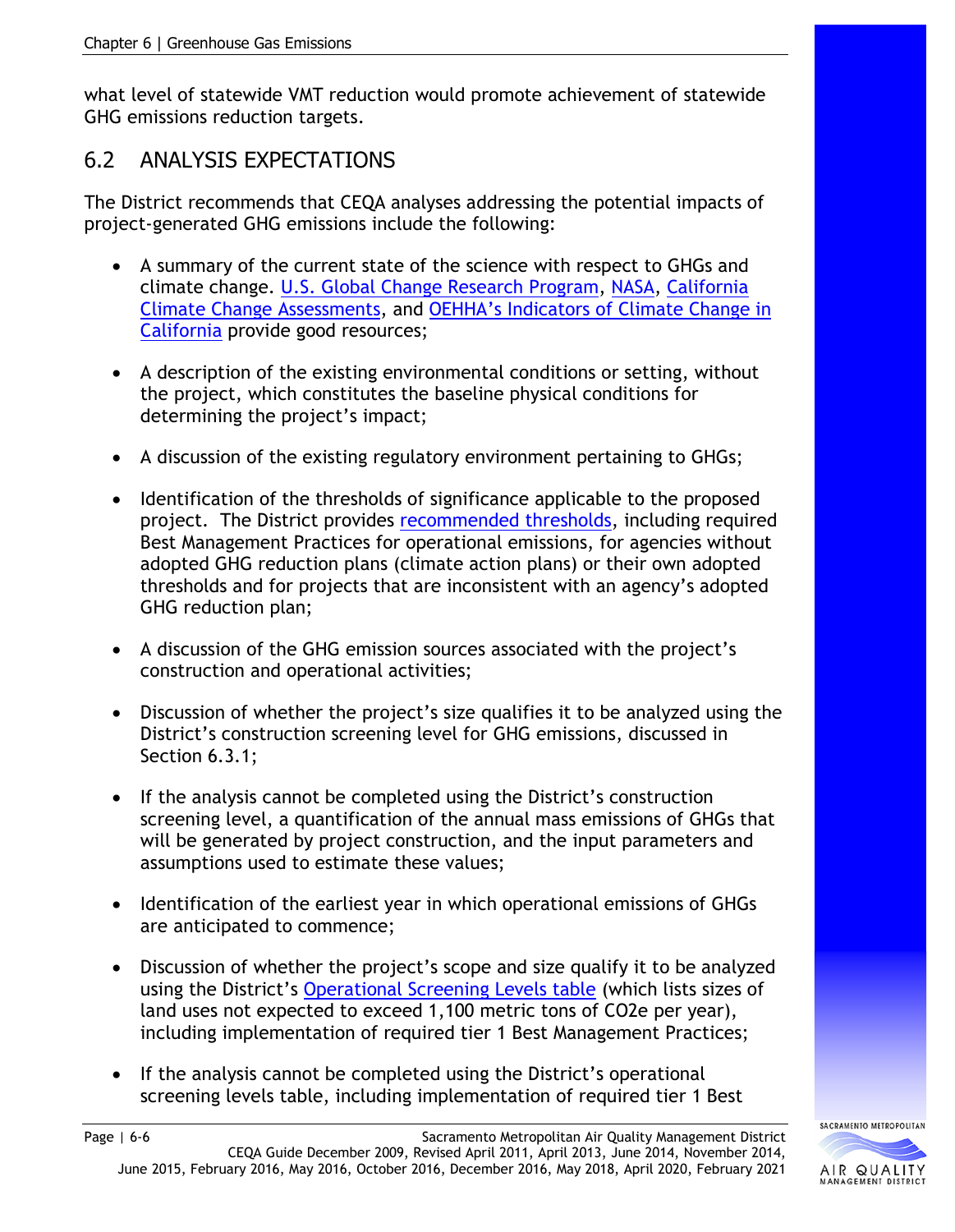Management Practices, a quantification of the annual mass emissions of GHGs that will be generated by project operations, and the input parameters and assumptions used to estimate these values, including implementation of required tier 2 Best Management Practices;

- A discussion of whether project construction- and operations-related GHG emissions will exceed the established significance thresholds and the resulting determination of whether the construction and operational GHG emissions, without mitigation, will represent a cumulatively considerable contribution to the significant cumulative impact;
- A discussion of feasible construction mitigation necessary to reduce impacts and make a determination whether the mitigation will be sufficient to reduce the project's construction GHG contribution to the significant cumulative impact to a less than considerable level;
- A discussion of operational mitigation, including implementation of required tier 1 and tier 2 operational Best Management Practices (or equivalent onsite or off-site mitigation) necessary to reduce impacts and make a determination whether the mitigation will be sufficient to reduce the project's operational GHG contribution to the significant cumulative impact to a less than considerable level; and
- With state-wide GHG reduction targets established in 2030 and 2050, and carbon free electricity targeted in 2045, analysts are advised to include a discussion of how the project will be consistent with these targets.

# 6.3 METHODOLOGIES

The evaluation of GHG emissions considers the following questions regarding Greenhouse Gas Emissions from the Environmental Checklist Form, [Appendix G of](http://califaep.org/docs/2019-Appendix_G_Checklist.pdf)  [the State CEQA Guidelines:](http://califaep.org/docs/2019-Appendix_G_Checklist.pdf)

- VIII.a. Will the project generate GHG emissions, either directly or indirectly, that may have a significant impact on the environment?
- VIII.b. Will the project conflict with an applicable plan, policy or regulation adopted for the purpose of reducing the emissions of GHGs?

The State CEQA Guidelines [Section 15064.4](https://resources.ca.gov/admin/Legal/CEQA-Supplemental-Documents) states that a lead agency must make a good faith effort, based on available information, to describe, calculate, or estimate the amount of GHG emissions resulting from a project. The guidelines give the lead agency the discretion to select the most appropriate tools based on substantial evidence. The District's recommendations on appropriate methodology and tools for analyzing GHG emissions are provided in the following sections. Additionally, the District created an [applicability flow chart](http://www.airquality.org/LandUseTransportation/Documents/Ch6GHGBMPApplicabilityFlowChart9-23-2020.pdf) to assist lead agencies

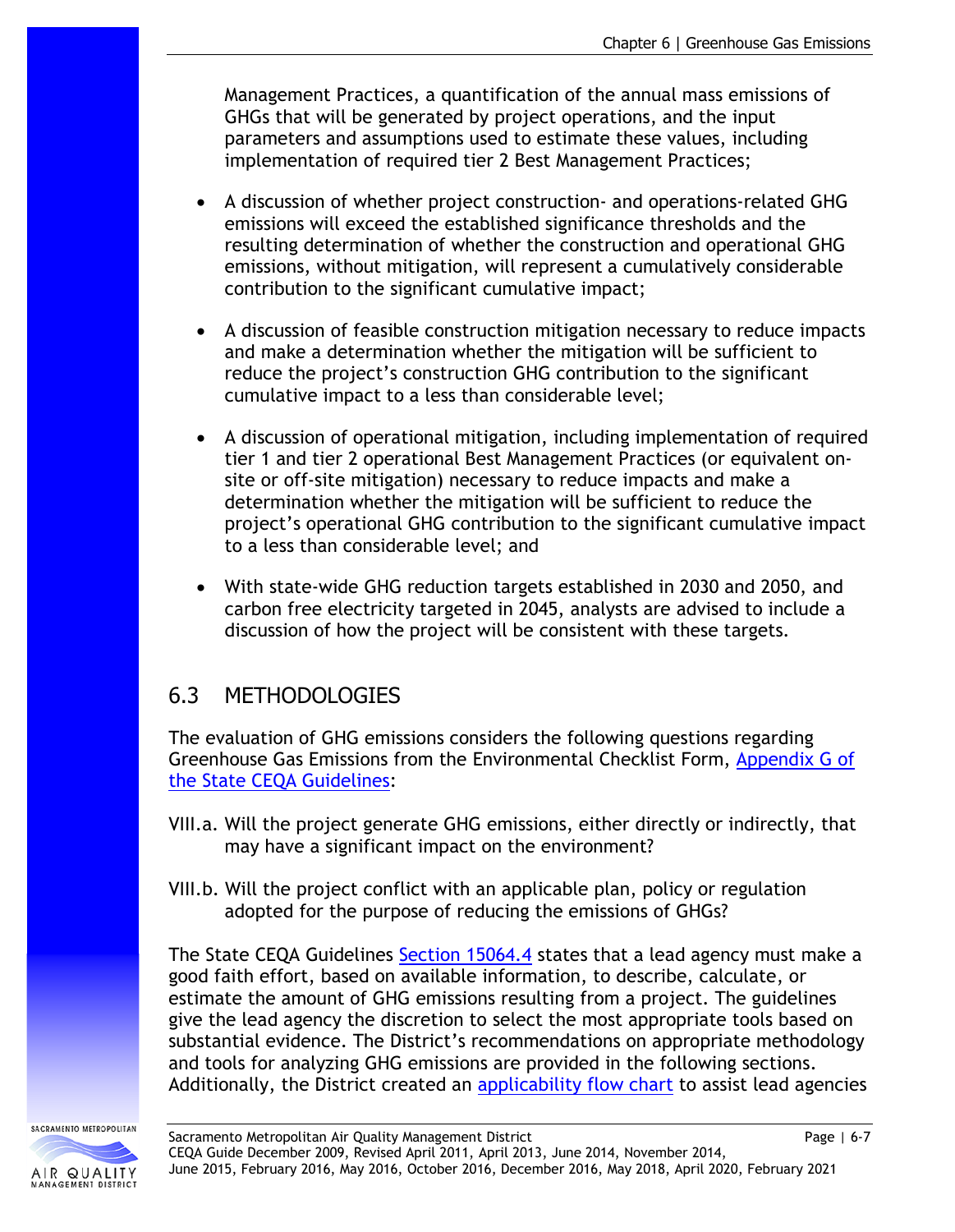and project proponents with properly evaluating operational GHG emissions, thresholds, and best management practices.

# 6.3.1 ASSESSING MASS EMISSIONS

LAND USE DEVELOPMENT PROJECTS

#### **Screening**

The District assumes that projects described in CEQA's categorical and statutory exemption provisions [\(Articles 18 and 19 of the California Code of Regulations,](https://resources.ca.gov/admin/Legal/CEQA-Supplemental-Documents)  [Title 14\)](https://resources.ca.gov/admin/Legal/CEQA-Supplemental-Documents) will not interfere with achieving emission reductions from new projects subject to CEQA. The District also assumes that GHG emissions from residential and commercial projects that are described in the categorical exemption language appear to be relatively small from a GHG perspective and may be considered lessthan–cumulatively considerable.

For projects within the District's jurisdiction not described in CEQA's categorical and statutory exemption provisions, the District has developed screening levels to help lead agencies analyze operational and construction GHG emissions. The [GHG](http://www.airquality.org/Residents/CEQA-Land-Use-Planning/CEQA-Guidance-Tools)  [Operational Screening Levels table](http://www.airquality.org/Residents/CEQA-Land-Use-Planning/CEQA-Guidance-Tools) shows the size of development (by land use type) at which 1,100 metric tons of GHG per year would not be exceeded. If a project is less than or equal to 1,100 metric tons of GHG per year and implements the District's tier 1 operational GHG Best Management Practices (noted in Section 6.4.1), the District's operational GHG threshold of significance would not be exceeded. In addition, the District has determined that projects below the GHG Operational Screening Levels would not exceed the District's construction GHG threshold of significance if the project meets the parameters in Chapter 3, Section 3.3.1 for the construction NOx screening level.

Therefore, operational and construction emissions from projects that are smaller than the land use sizes in the Operational Screening Levels table, implement the District's tier 1 operational GHG Best Management Practices, and also meet the parameters outlined in Chapter 3, Section 3.3.1 regarding construction may be considered less-than–cumulatively considerable.

[CEQA Guidelines Section 15183.5](https://resources.ca.gov/admin/Legal/CEQA-Supplemental-Documents) includes the provision for tiering and streamlining the analysis of GHG emissions in CEQA documents. Under this provision, lead agencies may analyze and mitigate the effects of GHG emissions at a programmatic level, such as in a general plan, a long-range development plan, or a separate plan to reduce GHG emissions such as a Climate Action Plan developed by a local jurisdiction, or a sustainable communities strategy developed by the metropolitan planning organization. Later project-specific CEQA documents may tier and/or incorporate by reference that existing programmatic review if the proposed project is consistent with the applicable regional or local plan that adequately addresses GHG emissions, and that plan has been evaluated pursuant

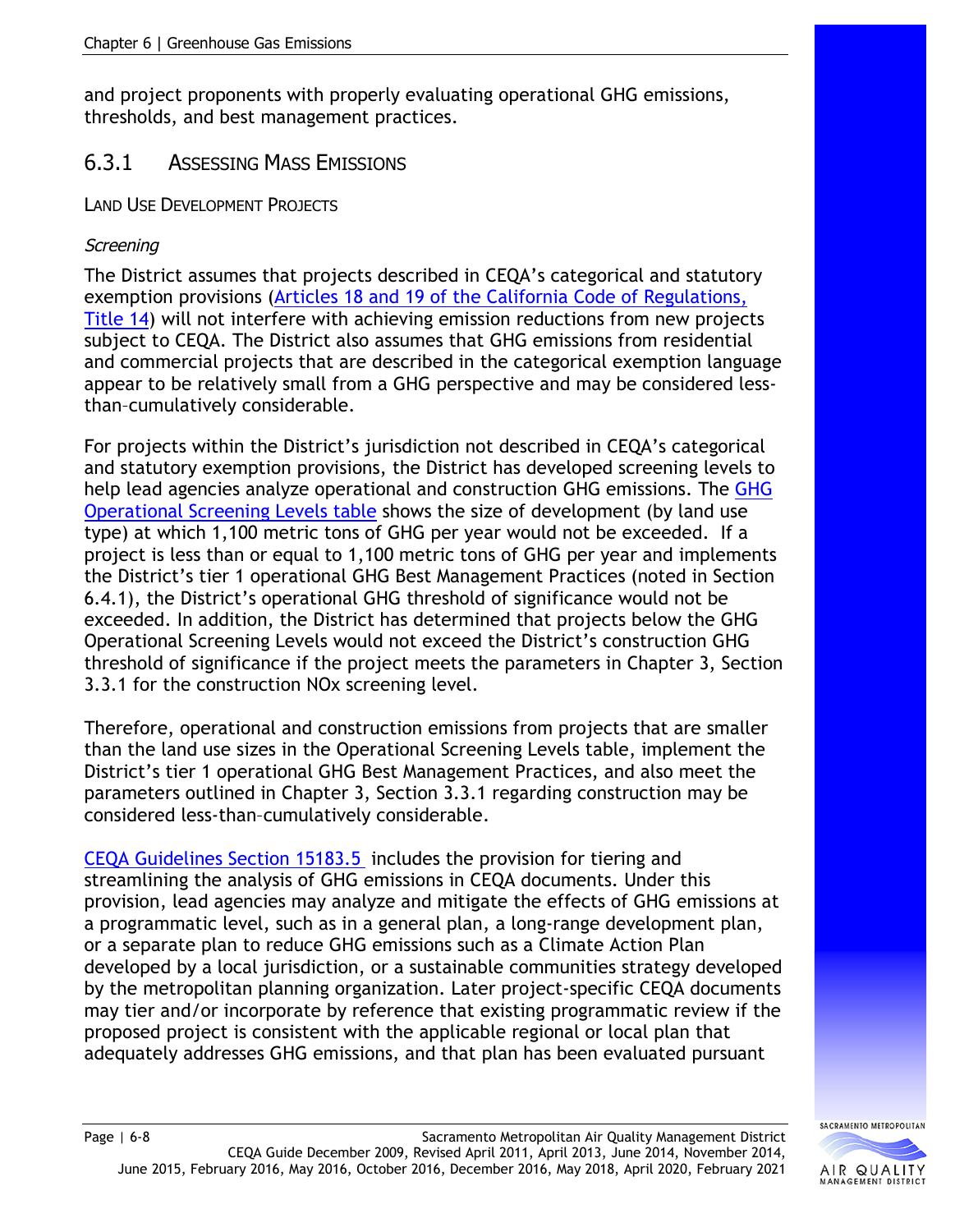to CEQA and has a certified or approved environmental document. More guidance on program-level GHG emissions analysis is included in [Chapter 9.](http://www.airquality.org/Businesses/CEQA-Land-Use-Planning/CEQA-Guidance-Tools)

Pursuant to CEQA Guidelines Sections 15064(h)(3) and 15130(d), a lead agency may determine that a project's incremental contribution to a cumulative effect is not cumulatively considerable if the project complies with the requirements in a previously adopted plan or mitigation program under specified circumstances. CEQA Guidelines Section  $15183.5(b)(2)$  provides additional detail regarding use of an adopted GHG emissions reduction plan with later projects.

#### Quantification of GHG Emissions

CEQA is a public disclosure law that requires lead agencies to make a good-faith, reasoned effort, based upon available information, to identify the potentially significant direct and indirect environmental impacts – including cumulative impacts – of a proposed project. The District recommends the lead agency quantify the GHG emissions anticipated to be generated by a proposed project that does not meet the requirements of a categorical or statutory exemption, that cannot show consistency with the jurisdiction's adopted climate action plan or GHG reduction plan (if applicable), or that exceeds the screening levels in the [GHG Operational Screening Levels table](http://www.airquality.org/Residents/CEQA-Land-Use-Planning/CEQA-Guidance-Tools) (projects below the screening levels must also implement required tier 1 Best Management Practices to avoid quantification). Direct and indirect emissions of GHGs from the project, which include construction emissions, area- and mobile-source emissions, and indirect emissions from in-state energy production and water consumption (energy for conveyance, treatment, distribution, and wastewater treatment), must be quantified and disclosed in the CEQA document. Operational calculations must also include vehicle miles traveled per resident and per worker. The annual and total amount of a project's construction related GHG emissions and the operational GHG emissions generated per year over the lifetime of the project should be disclosed separately. The most recent version of the *[California Emissions](http://www.caleemod.com/)  [Estimator Model](http://www.caleemod.com/)* (CalEEMod) is the recommended analysis tool to quantify project GHG emissions. Lead agencies should discuss the use of other analysis tools with the District prior to use.

#### Construction Emissions

District-recommended methodologies for quantifying construction GHG emissions include using [CalEEMod](http://www.caleemod.com/) for proposed land use development projects and the [Roadway Construction Emissions Model](http://www.airquality.org/LandUseTransportation/Documents/RoadConstructionEmissionsModelVer9_0_0_locked.zip) for proposed projects that are linear in nature.

Please note that sources of construction-related GHG emissions only include exhaust, for which the lead agency can follow the same detailed guidance as described in [Chapter 3, Construction-Generated Criteria Air Pollutant and](http://www.airquality.org/Businesses/CEQA-Land-Use-Planning/CEQA-Guidance-Tools)  [Precursor Emissions f](http://www.airquality.org/Businesses/CEQA-Land-Use-Planning/CEQA-Guidance-Tools)or criteria air pollutants and precursors. CalEEMod output for construction related GHG emissions must be disclosed in the CEQA document and treated as a net increase in emissions.

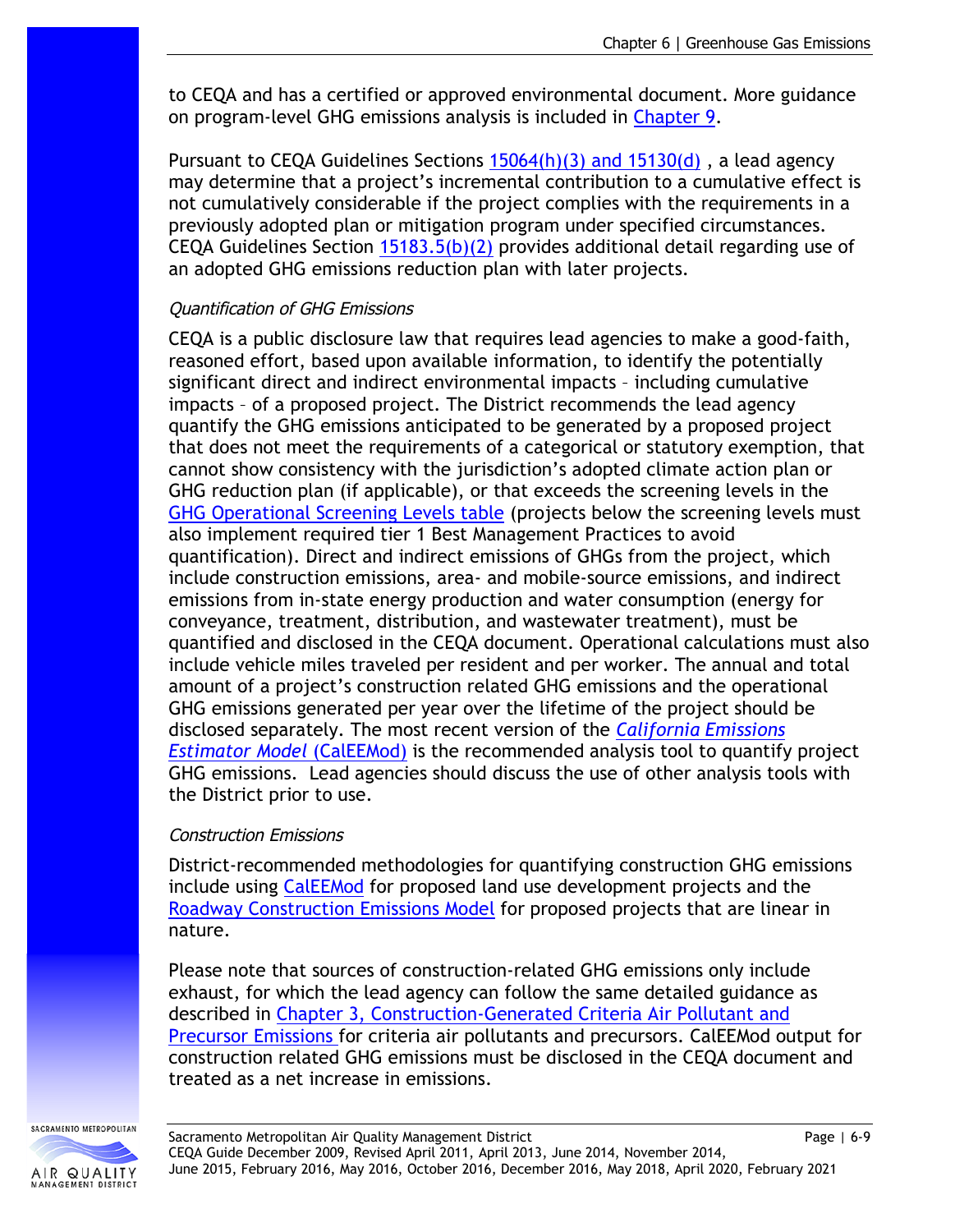For linear construction projects such as construction of a new roadway, road widening, roadway overpass, levee, or pipeline, the District recommends the use of the most current version of the Roadway Construction Emissions Model. This model is a spreadsheet-based tool that uses basic project information (e.g., total construction months, project type, total project area) to estimate a construction schedule and quantify GHG emissions from heavy-duty construction equipment, haul trucks, and worker commute trips associated with linear construction projects. Lead agencies should refer to Chapter 3 for guidance on using the Roadway Construction Emissions Model.

#### Operational Emissions

Operational GHG emissions from a project should be calculated and reported for the first full year of operation in annual metric tons of carbon dioxide equivalents  $(CO<sub>2</sub>e)$ . Vehicle miles traveled per resident and per worker should also be calculated for comparison to tier 2 Best Management Practices, if applicable. Direct and indirect emissions from the project must be estimated using the most current version of [CalEEMod](http://www.caleemod.com/) in accordance with the CalEEMod User's Guide and the District's [User Tips.](http://www.airquality.org/LandUseTransportation/Documents/UserTipsSMAQMDFinal2-2019.pdf) Section 5 of the District's *[Greenhouse Gas Thresholds for](http://www.airquality.org/LandUseTransportation/Documents/SMAQMDGHGThresholds2020-03-04v2.pdf)  [Sacramento County](http://www.airquality.org/LandUseTransportation/Documents/SMAQMDGHGThresholds2020-03-04v2.pdf)* describes methods to modify CalEEMod inputs for operational emissions calculations (electricity, natural gas, and trip generation rate adjustments). The District encourages the use of project-specific information whenever possible.

If project emissions exceed the District's GHG operational screening levels table, the project would then apply the District's tier 1 and tier 2 Best Management Practices to reduce GHG emissions from the project. The Best Management Practices are fully described in Section 6.4, Mitigation.

#### STATIONARY-SOURCE FACILITIES

An emissions unit consists of a single emission source with an identified emission point, such as a stack, at a facility. Facilities can have multiple emission units located on-site and sometimes the facility as a whole is referred to as a "stationary source." Stationary sources are typically associated with industrial processes. Examples include boilers, heaters, flares, cement plants, and other types of combustion equipment.

AB 32 required ARB to adopt regulations that require the monitoring and annual reporting of GHG emissions from the sources that "contribute the most to statewide emissions", and account for the GHG emissions from all electricity consumed in California, including transmission and distribution line losses from electricity generated within the state or "imported from outside the state." Pursuant to AB 32, ARB adopted the [Greenhouse Gas Mandatory Reporting](http://www.arb.ca.gov/cc/reporting/ghg-rep/ghg-rep.htm)  [Regulation](http://www.arb.ca.gov/cc/reporting/ghg-rep/ghg-rep.htm) in December 2007. The regulations require certain stationary sources, including, but not limited to, cement plants, petroleum refineries, and operators, retail providers and marketers involved in electric generation within California or the import or export of electricity across California borders, to comply with

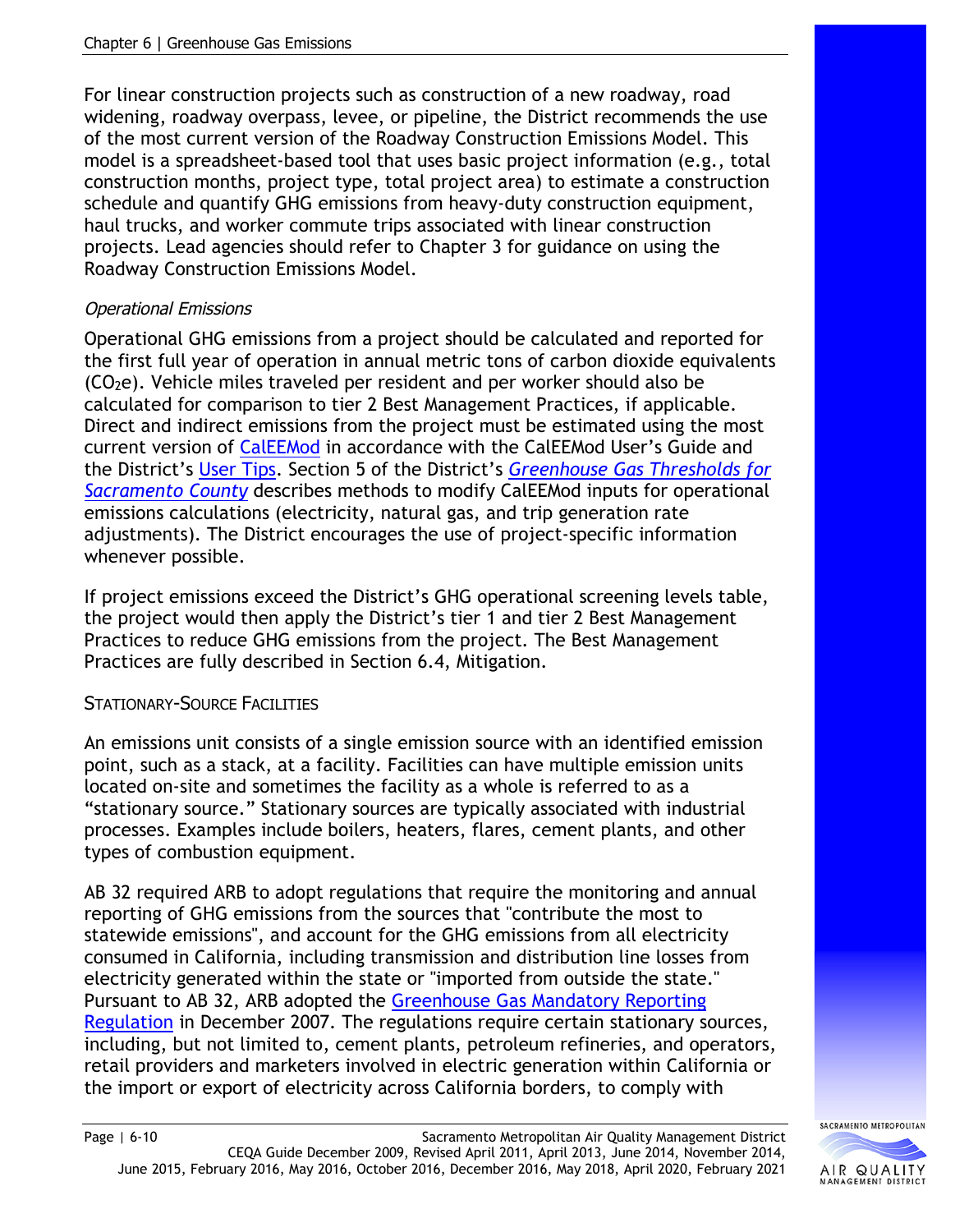monitoring and reporting guidelines associated with their GHG emissions. The rule also applies to operators of other facilities in California that emit greater than or equal to 25,000 metric tons  $CO<sub>2</sub>/year$  from stationary combustion sources.

#### GHG Emissions Reporting Tool

The [California Electronic Greenhouse Gas Reporting Tool,](http://www.arb.ca.gov/cc/reporting/ghg-rep/tool/ghg-tool.htm) or Cal e-GGRT, is a webbased annual reporting tool managed by ARB. The tool facilitates tracking and reporting of annual data required under the ARB Mandatory Reporting Regulation. It provides for the assignment of reporting personnel, set-up of source inventory information, and annual reporting of emissions and other data in a manner that directly addresses the requirements of the regulation. Additional elements of the same tool provide for tracking and certification of emission reports and data verification by third-party verifiers. Reporters subject to California's [Greenhouse](http://www.arb.ca.gov/cc/reporting/ghg-rep/ghg-rep.htm)  [Gas Mandatory Reporting Regulation](http://www.arb.ca.gov/cc/reporting/ghg-rep/ghg-rep.htm) must submit their data to ARB using Cal e-GGRT. The Reporting Tool can be used to disclose a stationary source's GHG emissions in a CEQA document.

#### Manual Estimation

Stationary source GHG emissions may be estimated manually. District staff should be consulted to ensure the emission factors and calculation methods are appropriate for CEQA and permitting purposes.

### 6.3.2 DETERMINING LEVEL OF SIGNIFICANCE

LAND USE DEVELOPMENT PROJECTS

AB 32 demonstrated California's commitment to reducing GHG emissions and the state's associated contribution to climate change, without intent to limit population or economic growth within the state. To meet AB 32 goals, California must reduce GHG emissions to 1990 levels by 2020. To meet the goals of [Executive Order B-30-15,](https://www.ca.gov/archive/gov39/2015/04/29/news18938/index.html) California must reduce GHG emissions 40 percent below 1990 levels by 2030, and 80 percent below 1990 levels by 2050. On September 8, 2016, Governor Brown signed Senate Bill 32 (SB 32) into law which codified the mandate to reduce emissions by 40 percent below 1990 levels by 2030. The District recognizes that although there is no known level of emissions that determines if a single project will substantially impact the environment, a threshold must be set to trigger review and to assess the need for mitigation.

Lead agencies shall compare the project's estimated GHG emissions to the [District's recommended thresholds of significance:](http://www.airquality.org/Residents/CEQA-Land-Use-Planning/CEQA-Guidance-Tools)

- Construction phase of all project types -1,100 metric tons of CO2e per year.
- Stationary source operational emissions 10,000 metric tons of CO2e per year.

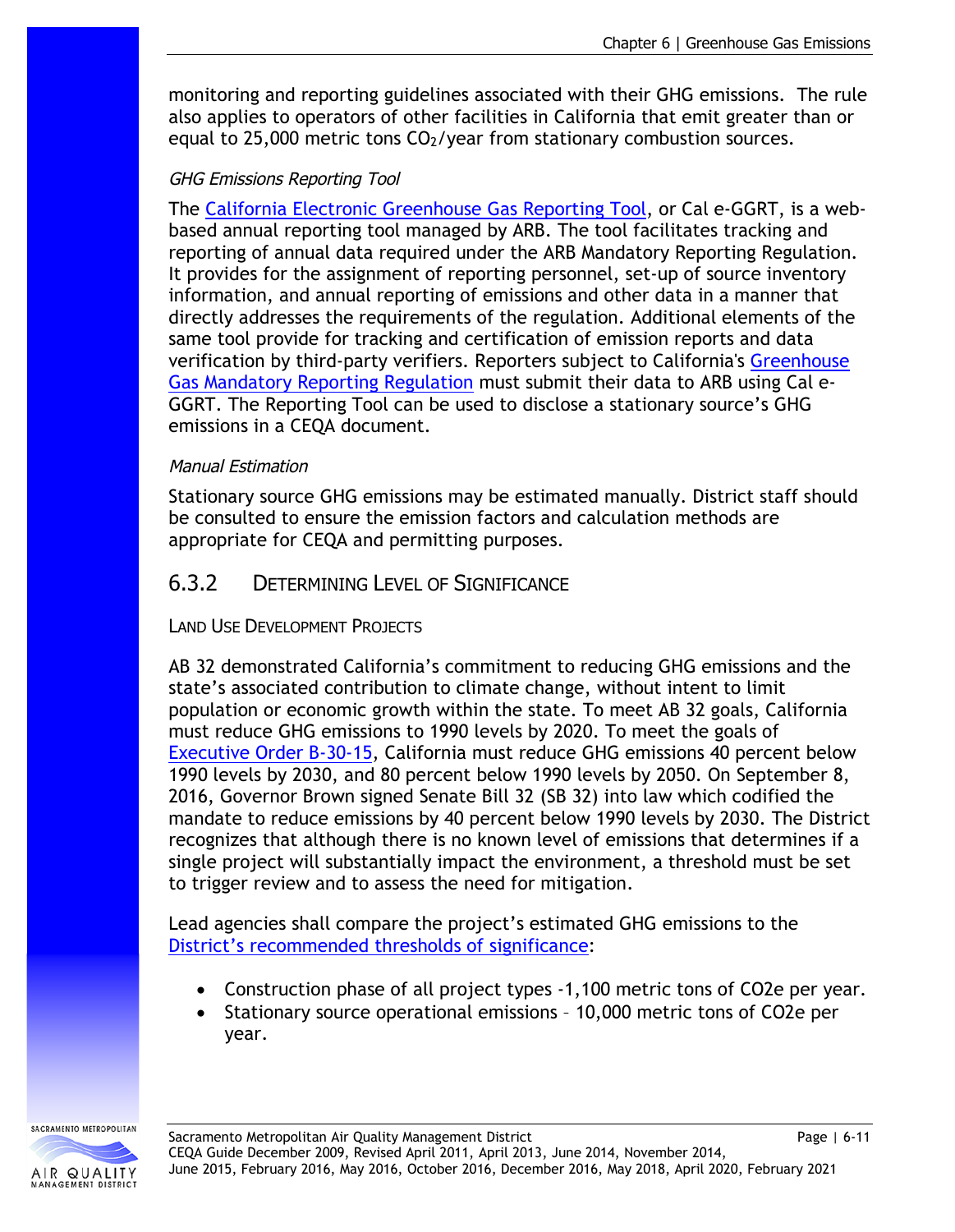Land development project operational emissions are reviewed in the context of consistency with ARB's 2017 Climate Change Scoping Plan (which pertains to the second GHG-related question from appendix G).

If a project's emissions exceed the thresholds of significance for construction or stationary source emissions, then the project emissions may have a cumulatively considerable contribution to a significant cumulative environmental impact, answering Appendix G's first GHG-related question on whether the project would generate GHG emissions, either directly or indirectly, that may have a significant impact on the environment.

For projects that exceed the District's thresholds of significance, lead agencies shall implement all feasible mitigation to reduce GHG emissions, discussed in Section 6.4, Mitigation.

The second GHG-related question in Appendix G asks if the project will conflict with an applicable plan, policy or regulation adopted for the purpose of reducing the emissions of GHGs. In order to answer this question, project emissions should be evaluated with respect to consistency with the following plans and policies, if applicable, that have been adopted to reduce GHG emissions:

- A jurisdiction's qualified climate action plan or GHG reduction plan.
- The Metropolitan Transportation Plan/Sustainable Communities Strategy (MTP/SCS).
- ARB's 2017 Climate Change Scoping Plan (including State climate goals beyond 2030).

In April 2020, the District adopted an update to the land development project operational GHG threshold, which requires a project to demonstrate consistency with ARB's 2017 Climate Change Scoping Plan. The District's technical support document, *[Greenhouse Gas Thresholds for Sacramento County,](http://www.airquality.org/LandUseTransportation/Documents/SMAQMDGHGThresholds2020-03-04v2.pdf)* identified operational measures that should be applied to a project to demonstrate consistency. The measures target GHG emissions inventory areas where State measures did not fully achieve reductions, allowing for local supportive measures. These measures, known as tier 1 and tier 2 Best Management Practices are discussed in Section 6.4, Mitigation. The District's [applicability flow chart](http://www.airquality.org/LandUseTransportation/Documents/Ch6GHGBMPApplicabilityFlowChart9-23-2020.pdf) is a good reference to ensure the required best management practices are included in the project.

### Construction Emissions

Lead agencies shall estimate and report a land use development or stationary source project's construction GHG emissions for each year of construction. Lead agencies shall compare the project's annual construction GHG emissions to the District's 1,100 metric ton per year threshold of significance. If the threshold is exceeded, then the project may have a cumulatively considerable contribution to

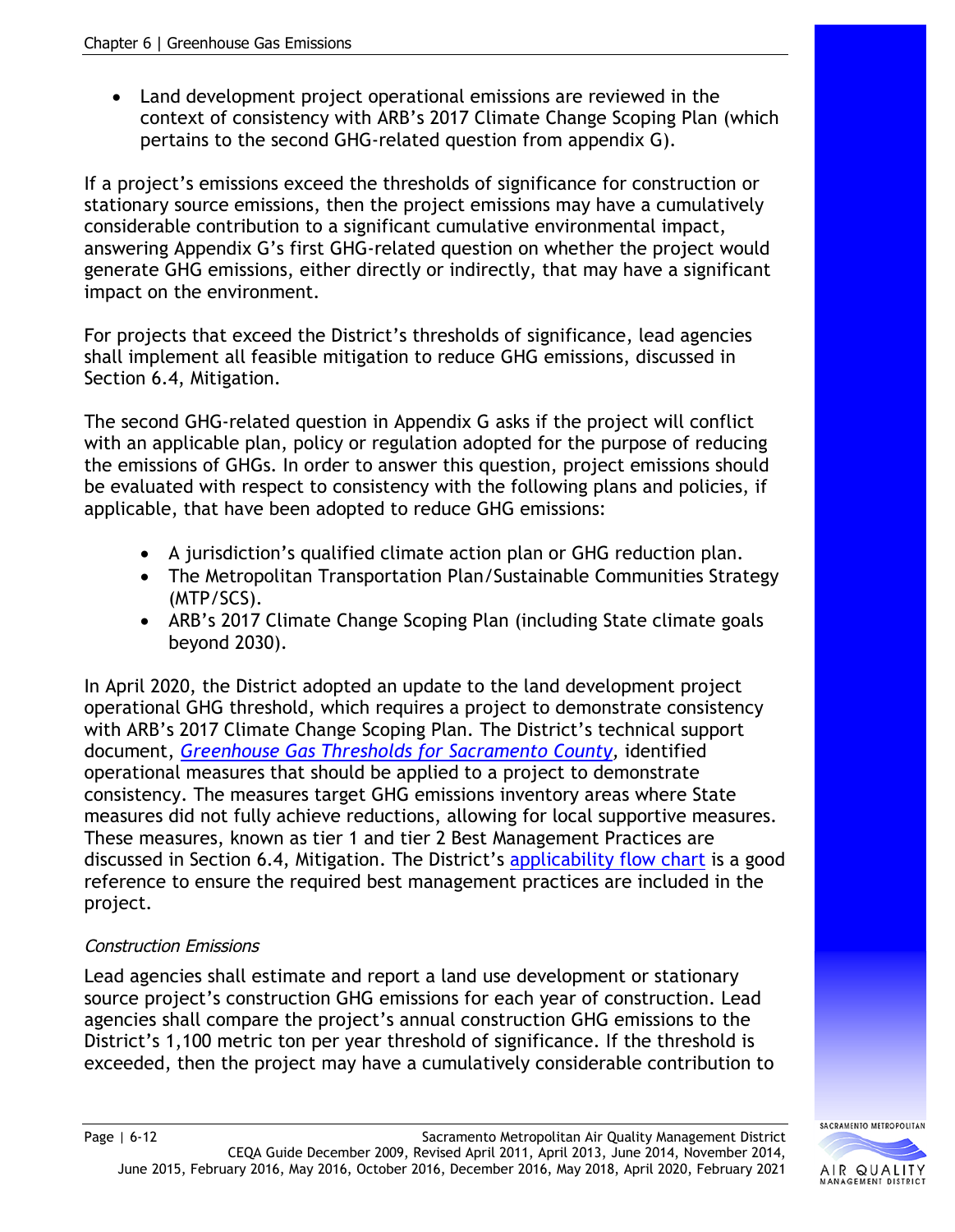a significant cumulative environmental impact, and all feasible mitigation is required.

#### Operational Emissions

Lead agencies shall estimate and report a project's annual operational GHG emissions in the first year of full operation (or if various phases, for each phase of operation) for projects that cannot screen out by comparing to the District's operational screening levels table (equivalent to 1,100 metric tons of CO2e per year), including implementation of tier 1 Best Management Practices. If the project emissions exceed the screening level, or the project fails to implement tier 1 Best Management Practices, the project may have a cumulatively considerable contribution to a significant cumulative environmental impact, and all feasible mitigation is required. Projects exceeding the screening level, must implement tier 1 and tier 2 Best Management Practices, or provide equivalent onsite or off-site mitigation measures.

For purposes of evaluating a project's consistency with the 2045 statewide carbon neutrality goal, a project would need to eliminate natural gas completely (BMP 1) or require all pre-wiring necessary so that the buildings are ready for a future retrofit to all-electric. Additionally, for a project located in an area with relatively high vehicle miles traveled per capita (resident and/or worker) the project would need to provide sufficient electrical capacity that 100% of project vehicles have the potential to be zero emission vehicles. Qualitatively, the project would be required to show that it is not otherwise impeding the 2045 statewide carbon neutrality goal.

#### STATIONARY SOURCE FACILITIES

Lead agencies shall compare the stationary source project's annual direct operational GHG emissions to the District's 10,000 metric ton per year threshold of significance for stationary sources. If the project's annual direct GHG emissions will exceed the District's threshold of significance, then the project may have a cumulatively considerable contribution to a significant cumulative environmental impact.

Stationary source GHG emissions shall also be evaluated in the context of the applicable regulatory environment that is in place under the mandates of AB 32, SB 32, ARB's Climate Change Scoping Plan and Executive Order B-30-15.

# 6.4 MITIGATION

The State CEQA Guidelines [Section 15126.4\(c\)](https://resources.ca.gov/admin/Legal/CEQA-Supplemental-Documents) requires lead agencies to consider feasible means of mitigating the significant effects of GHG emissions, supported by substantial evidence and subject to monitoring and reporting. Mitigation measures may include, but are not limited to:

1. Measures in an existing plan or mitigation program for the reduction of emissions that are required as part of the lead agency's decision;

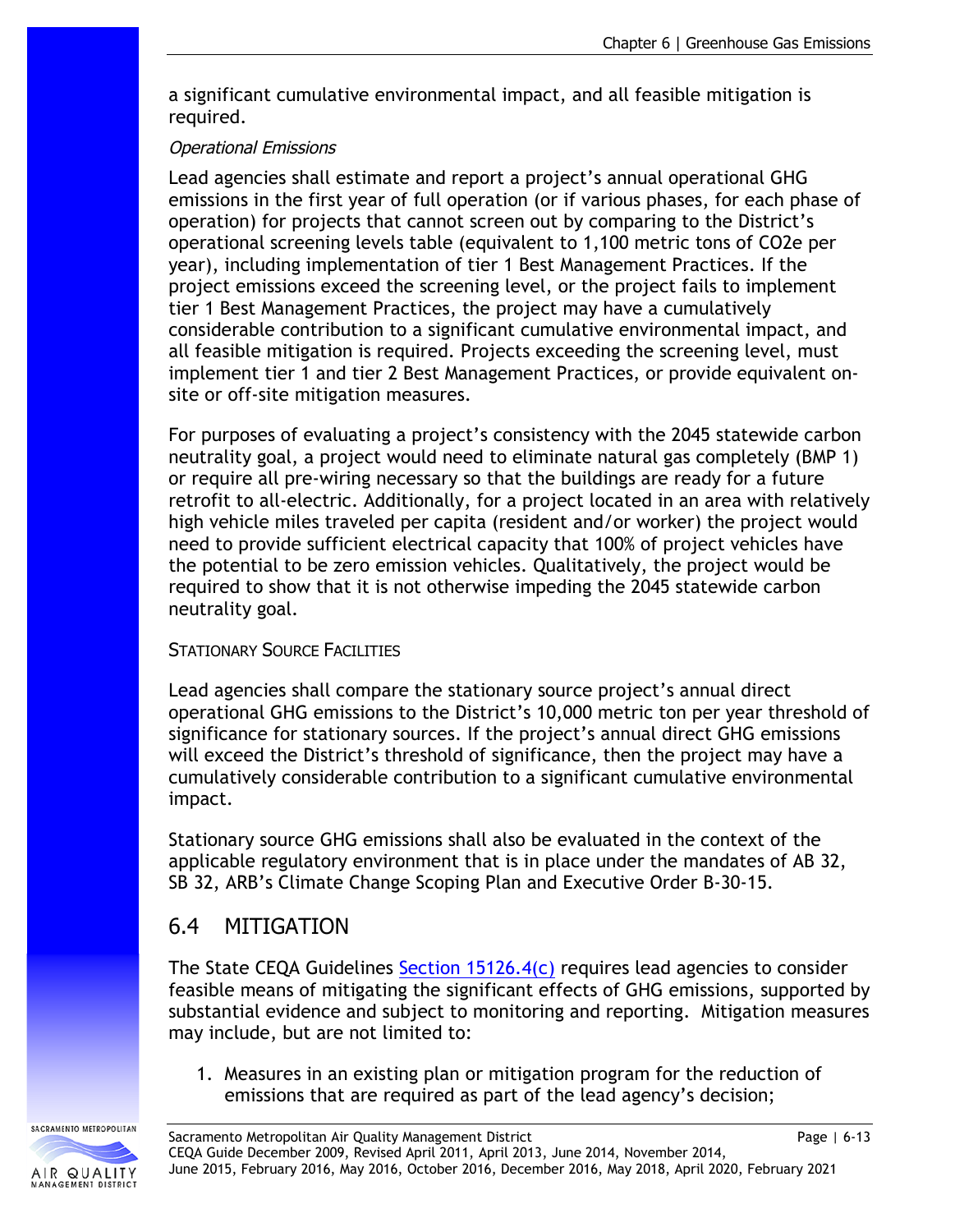- 2. Reductions in emissions resulting from a project through implementation of project features, project design, or other measures, such as those described in CEQA Guidelines [Appendix F – Energy Conservation;](https://resources.ca.gov/admin/Legal/CEQA-Supplemental-Documents)
- 3. Off-site measures, including offsets that are not otherwise required, to mitigate a project's emissions;
- 4. Measures that sequester greenhouse gases; and
- 5. In the case of the adoption of a plan, such as a general plan, long range development plan, or GHG reduction plan, mitigation may include the identification of specific measures that may be implemented on a projectby-project basis. Mitigation may also include the incorporation of specific measures or policies found in an adopted ordinance or regulation that reduces the cumulative effect of emissions.

GHG mitigation measures could also be included in a Climate Action Plan or similar plan-level document adopted by a lead agency.

The lead agency must impose all mitigation measures that are necessary to reduce GHG emissions to a less-than–cumulatively considerable level. CEQA does not require mitigation measures that are infeasible for specific legal, economic, technological, or other reasons. A lead agency is not responsible for wholly eliminating all GHG emissions from a project; the CEQA standard is to mitigate to a level that is "less than significant" or, in the case of cumulative impacts, less than cumulatively considerable.

For every GHG emission reduction measure included in a CEQA document, the District recommends that the text shall be as detailed as possible and shall clearly identify who is responsible for implementation, funding, monitoring, enforcement, and any required maintenance activities. The lead agency shall also explain why the measure will be effective in reducing emissions and why each measure is considered to be feasible. In the case that GHG emission reduction measures relate directly or indirectly to policies in the local jurisdiction's General Plan, the District encourages the explanation of these relationships also be included.

If, after the identification of all feasible mitigation measures, a project is still deemed to have a cumulatively considerable contribution to a significant cumulative environmental impact, the lead agency can approve a project, but must adopt a Statement of Overriding Consideration to explain why further mitigation measures are not feasible, and why approval of a project with significant unavoidable impacts is warranted.

# 6.4.1 REDUCING MASS EMISSIONS FROM LAND USE DEVELOPMENT PROJECTS

When a lead agency does not have a previously approved community-wide GHG Reduction Plan or Climate Action Plan from which it can tier subsequent CEQA analyses for land use development projects, the project GHG emissions exceed the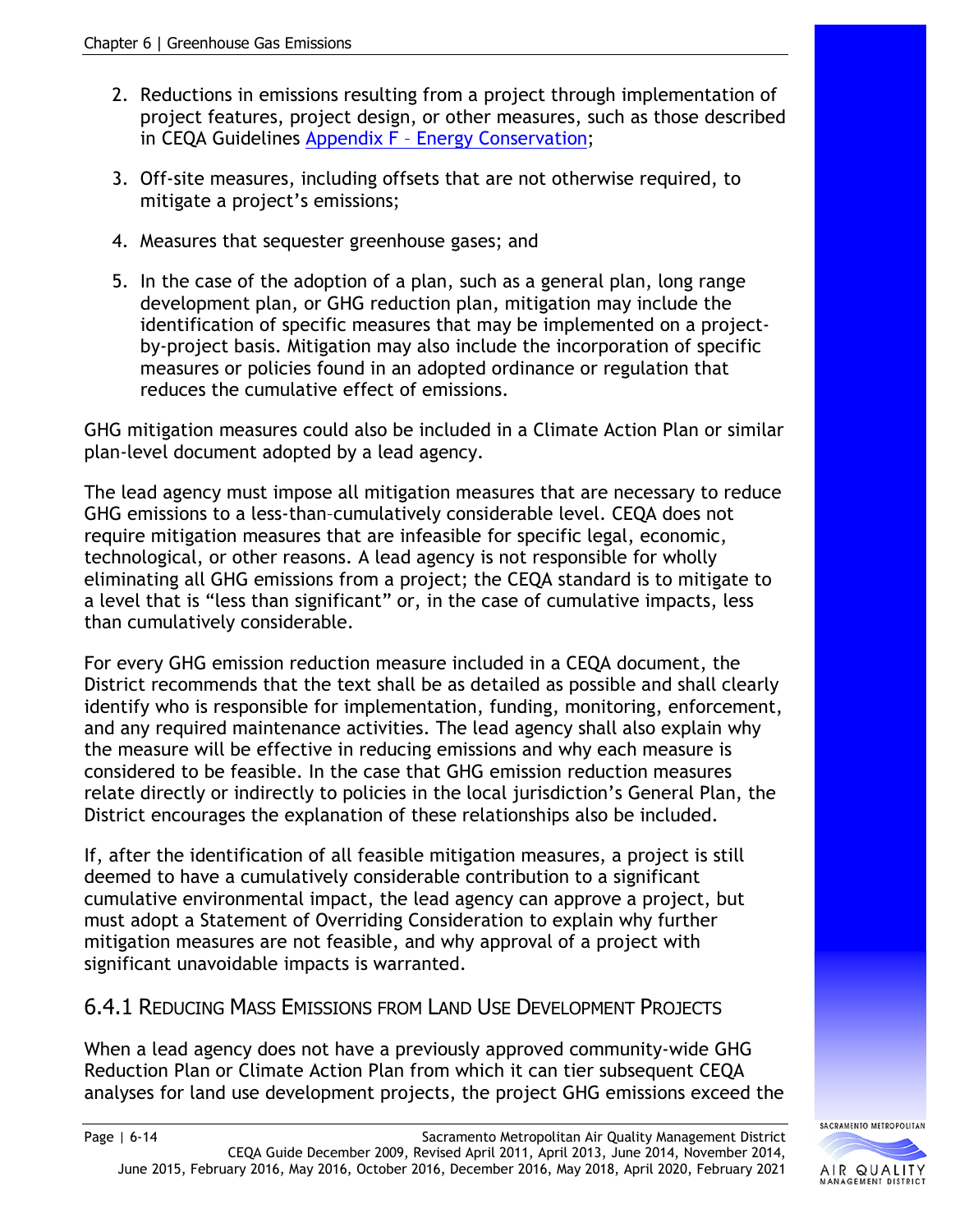threshold of significance for construction emissions, and/or the project size exceeds the operational land use screening levels table, which are equivalent to 1,100 metric tons of CO2e per year, the District recommends the project proponent include all feasible measures to reduce GHG emissions.

#### *Construction Emissions*

The District provides [Recommended Measures](http://www.airquality.org/LandUseTransportation/Documents/Ch6ConstructionMitMeasuresFINAL5-2016.pdf) for Reducing GHG emissions from construction activities. These measures are best management practices, and some do not produce easily quantifiable GHG emission reductions. Another option for reducing GHG emissions from construction activities includes obtaining emission reduction offsets.

#### *Operational Emissions*

All projects must implement tier 1 Best Management Practices to demonstrate consistency with the Climate Change Scoping Plan. After implementation of tier 1 Best Management Practices, project emissions are compared to the operational land use screening levels table (equivalent to 1,100 metric tons of CO2e per year). If a project's operational emissions are less than or equal to 1,100 metric tons of CO2e per year after implementation of tier 1 Best Management Practices, the project will result in a less than cumulatively considerable contribution. Tier 1 Best Management Practices (fully described in *Greenhouse [Gas Thresholds for](http://www.airquality.org/LandUseTransportation/Documents/SMAQMDGHGThresholds2020-03-04v2.pdf)  [Sacramento County](http://www.airquality.org/LandUseTransportation/Documents/SMAQMDGHGThresholds2020-03-04v2.pdf)*) include:

- BMP 1 no natural gas: projects shall be designed and constructed without natural gas infrastructure.
- BMP 2 electric vehicle (EV) ready: projects shall meet the current CalGreen Tier 2 standards, except all EV capable spaces shall be instead EV ready.

Project's that do not implement the tier 1 Best Management Practices must conduct additional calculations to determine excess emissions and provide measures either on-site or off-site to provide equivalent mitigation. Failure to implement tier 1 Best Management Practices may also require additional environmental review, especially if a Statement of Overriding Consideration is needed.

If project emissions exceed the land use screening levels table (equivalent to 1,100 metric tons of CO2e per year) after implementation of tier 1 Best Management Practices, the project is required to implement tier 2 Best Management Practices (fully described in *Greenhouse [Gas Thresholds for](http://www.airquality.org/LandUseTransportation/Documents/SMAQMDGHGThresholds2020-03-04v2.pdf)  [Sacramento County](http://www.airquality.org/LandUseTransportation/Documents/SMAQMDGHGThresholds2020-03-04v2.pdf)*). Tier 2 Best Management Practices consists of BMP 3 – reductions in vehicle miles traveled (VMT) that meet the following requirements (or equivalent local agency's adopted SB 743 targets):

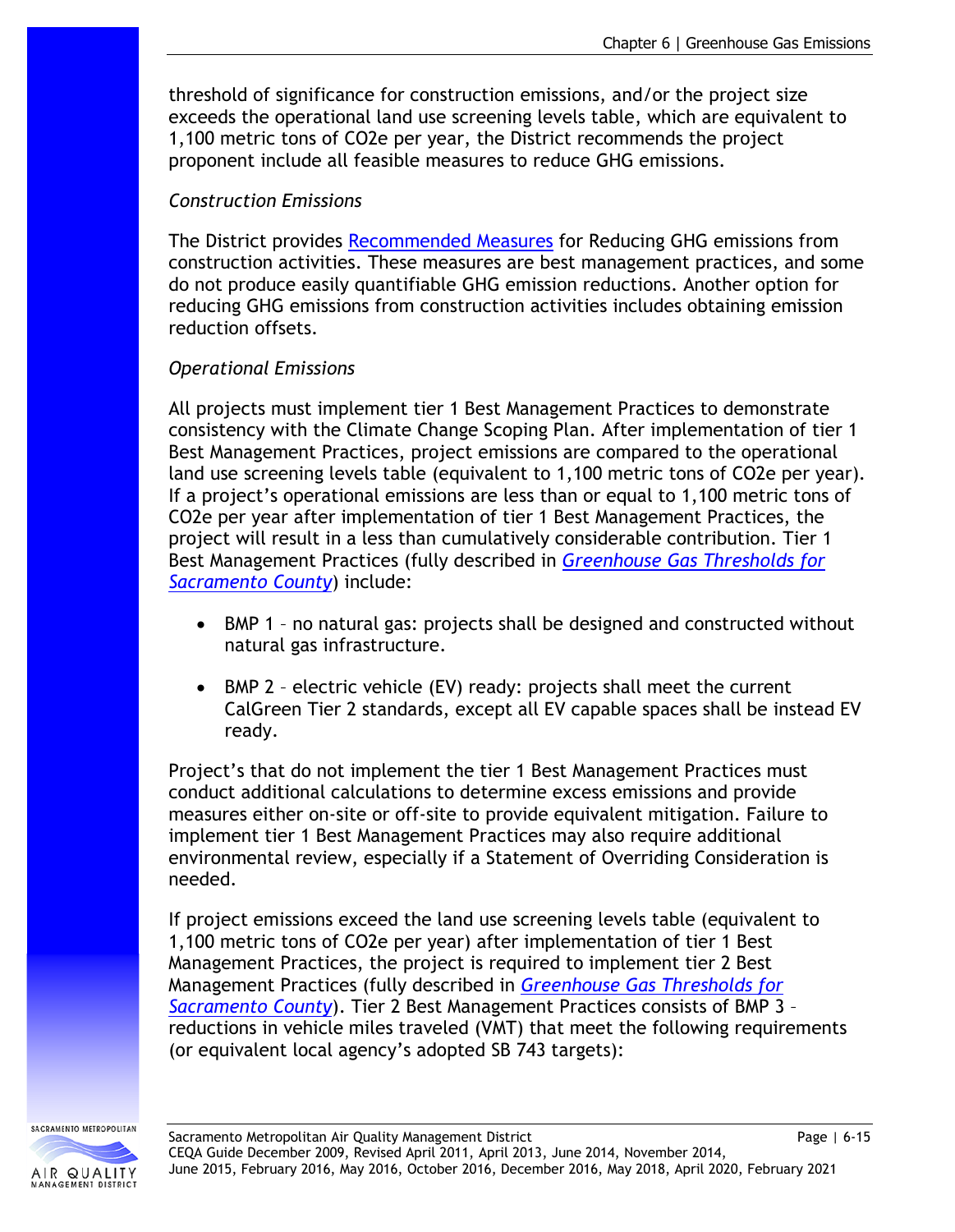- Residential projects must achieve a 15% reduction in VMT per resident compared to existing average VMT per capita in the county.
- Office projects must achieve a 15% reduction in VMT per worker compared to existing average VMT per capita for the county.
- Retail projects must achieve no net increase in total VMT.

If the project meets the de minimis criteria for VMT in the Office of Planning and Research's SB 743 [Technical Advisory on Evaluating Transportation Impacts in](http://www.opr.ca.gov/docs/20190122-743_Technical_Advisory.pdf)  [CEQA,](http://www.opr.ca.gov/docs/20190122-743_Technical_Advisory.pdf) document the qualifying criteria to satisfy the BMP 3 requirement.

Projects that do not meet tier 2 Best Management Practices (BMP 3) are required to implement additional measures to further reduce VMT to achieve the target. The District's [Recommended Guidance for Land Use Emissions Reductions](http://www.airquality.org/Businesses/CEQA-Land-Use-Planning/Mitigation) (District Guidance) provides a description of the most current feasible mitigation measures to reduce a project's operational GHG emissions. The District Guidance provides detailed information on how to utilize CalEEMod to select the most appropriate mitigation measures for the project and quantify GHG mitigation measures selected. All of the measures in the District Guidance include information about the reductions that might be achieved by each measure. The measures and reductions have been substantiated through research identified by a comprehensive literature review including the California Air Pollution Control Officers Association's *[Quantifying Greenhouse Gas Mitigation Measures](http://www.capcoa.org/wp-content/uploads/2010/11/CAPCOA-Quantification-Report-9-14-Final.pdf)* document. Lead agencies and project proponents can also research and develop additional measures, in consultation with the District, that have reductions that are both quantifiable and substantiated. Potential alternative measures include use of natural refrigerants, sequestration, installation of vehicle charging stations, solar water heaters (to reduce electricity use), or offsite mitigation, including offsets, if on-site reduction measures are not sufficient to meet reduction targets. Offsite mitigation measures are required to demonstrate with substantial evidence that the project, credit, or registry being used provides GHG offsets that are real, permanent, quantifiable, verifiable, enforceable, and additional. Alternative measures are discussed further in Section 5 of the District's *[Greenhouse Gas](http://www.airquality.org/LandUseTransportation/Documents/SMAQMDGHGThresholds2020-03-04v2.pdf)  [Thresholds for Sacramento County.](http://www.airquality.org/LandUseTransportation/Documents/SMAQMDGHGThresholds2020-03-04v2.pdf)*

To assist in documenting, quantifying, and monitoring the mitigation measures selected by the project proponent, the District has prescribed that the selected GHG mitigation measures be explained in the context of a project-specific GHG Reduction Plan. The GHG Reduction Plan can be a standalone document or incorporated into the environmental document. During the environmental review process, and before certification of the CEQA environmental document by the lead agency, the District independently verifies the benefits of the selected measures in the GHG Reduction Plan with a letter. The GHG Reduction Plan shall then be referenced in the CEQA document as a GHG mitigation measure, appended to the document, and referenced as a condition of approval by the lead agency.